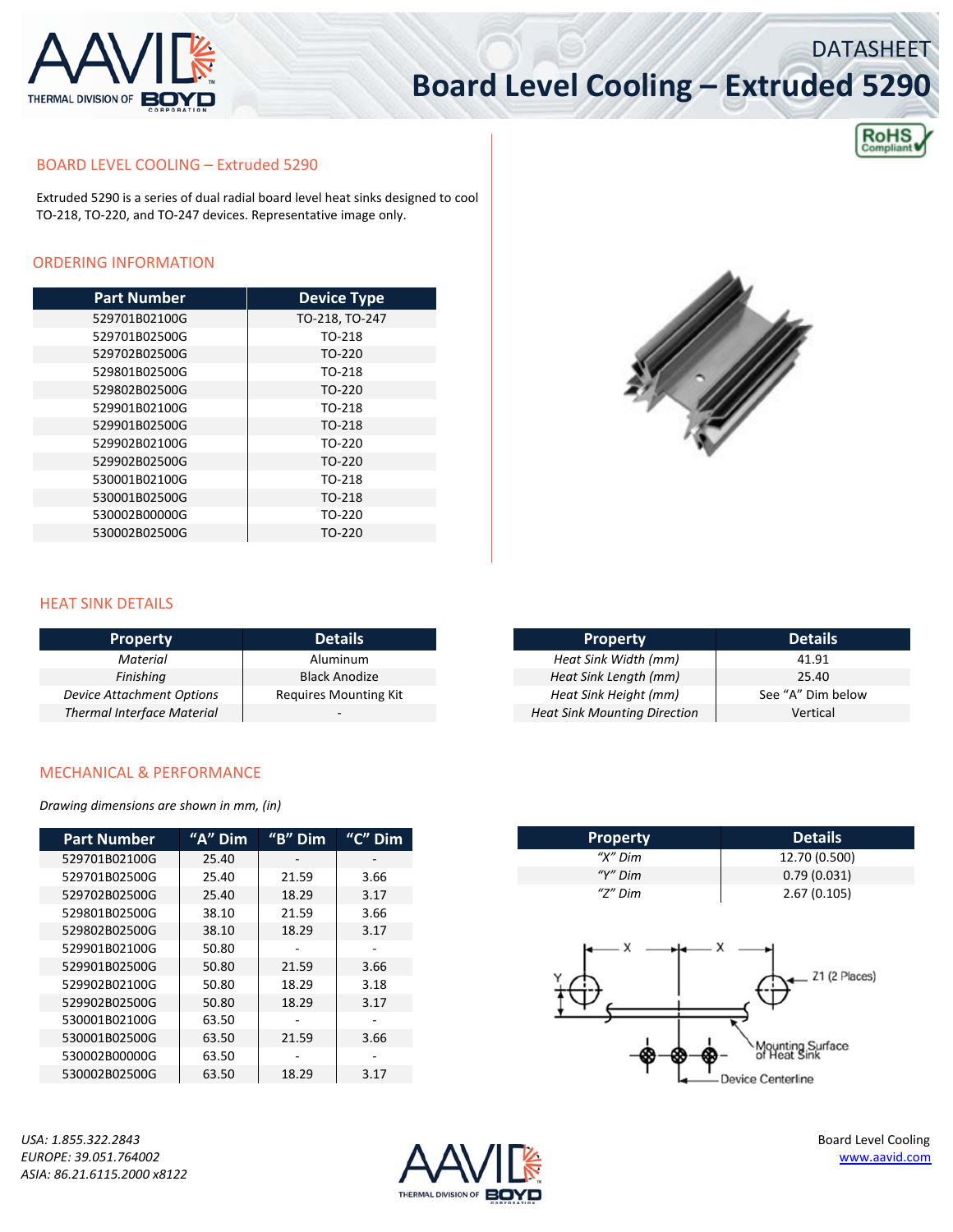

DATASHEET

Part Number: 529701B02500G, 529702B02500G, 529801B02500G, 529802B02500G, 529901B02500G, 529902B02500G, 530001B02500G, 530002B02500G



Part Number: 530002B00000G



41.91  $(1.650)$ 

Part Number: 529701B02100G, 529901B02100G, 529902B02100G, 530001B02100G